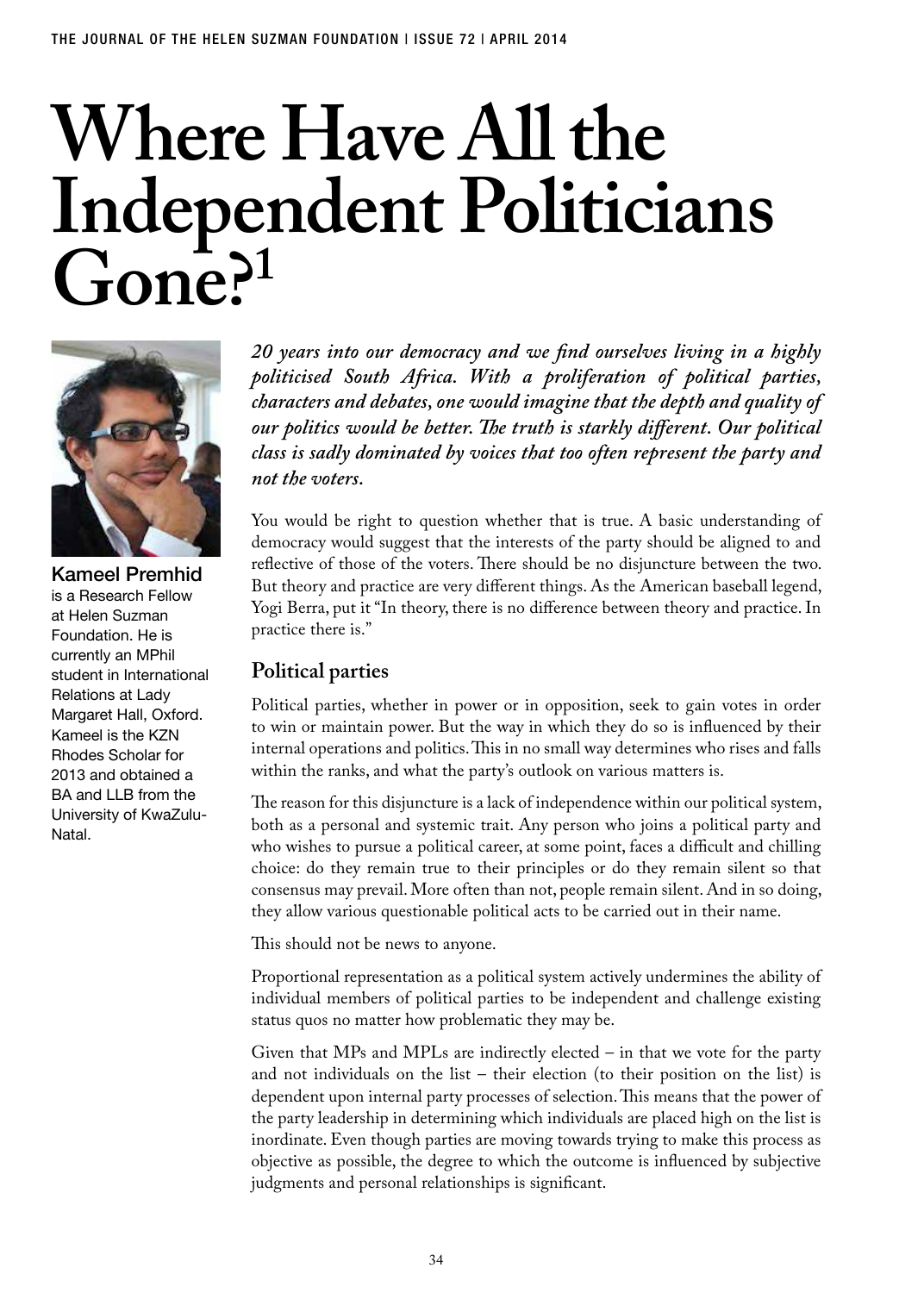It stands to reason, then, that any ambitious politicians would be hard-pressed to take on their party leader given the influence the leader has over their careers. It is only very rarely that individuals that take on the leadership are rewarded. In this type of system, loyalty, which at times borders on sycophancy, is rewarded. Critical engagement usually is not.

Thus, when political parties make bad decisions there are very few people, within the party, who stand up to challenge these decisions. Personal careers are placed ahead of the interests of voters and, as a result, our democracy suffers. The more parties make decisions in isolation of the reality that the electorate faces, the more likely people are going to become more apathetic or open to populist politics. Both are dangerous.

### **Policy**

Take, for example, the debate that raged within the Democratic Alliance (DA) a few months ago as the party attempted to clarify its position on Broad-based Black Economic Empowerment (BBBEE) and the Employment Equity Act (EEA). After a spectacular media blow-out, the Party eventually confirmed after a meeting of its Federal Council and, to much fanfare, that it has unanimously agreed on its stance on economic redress.

Given the intensity of disagreement that was reported, unanimous support was surprising, to say the least. This is considering how mutually exclusive the positions of the two camps were.

*In essence the proponents argue that economic redress needs to be achieved through a recognition that race, in South Africa, is an indicator of advantage, or the lack thereof, despite liberals traditionally rejecting identity being used as an indicator of anything for the purposes of policy. They term this 'racerealism'.*

In essence the proponents argue that economic redress needs to be achieved through a recognition that race, in South Africa, is an indicator of advantage, or the lack thereof, despite liberals traditionally rejecting identity being used as an indicator of anything for the purposes of policy. They term this 'race-realism'. The opponents conversely argue that to recognise and use race as an indicator of privilege is fundamentally illiberal. This kind of race-reductionism undermines any benefits that the policies of BBBEE and EE could achieve. They argue that this perpetuates Apartheid-era classification and buys into the racialist-nationalist agenda that the ANC pushes.

# **Consensus**

So, how was unanimity possible?

- First, the proponents could have actually won the argument on its merits.
- Secondly, the opponents could have capitulated in the face of direct or indirect pressure.
- Thirdly, there is possibly no real disagreement as there is a homogenous narrative for policy ideas within the DA.

The first scenario is possible, though unlikely. This debate is not new and has long cleaved the liberal school of thought in South Africa. The sharp differences between the Progressive Federal Party ('Progs') and the Liberal Party ('Liberals') is a historically apposite example.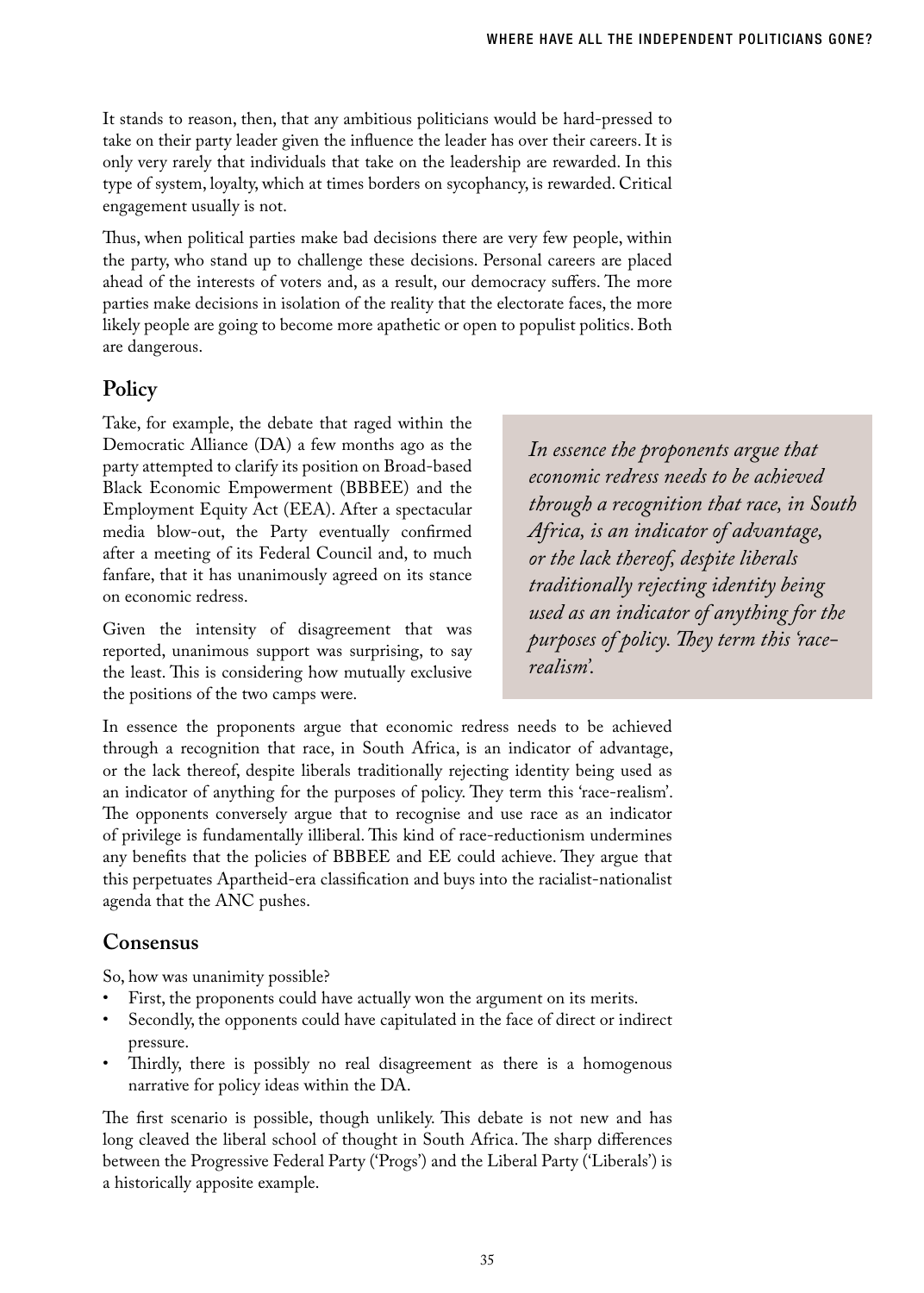The second scenario is most interesting. Did any opponents of the Policy, which was favoured by the leadership, 'give in' as a result of any direct or indirect pressure?

The third scenario is a non-starter. The evidence, prior to the conference, suggests that there is at least some (private) contestation when it comes to policy ideas within the DA.

*And the thing about voters is that they are not just passive shareholders – or, at least, they should not be treated as such. They give a mandate to parties and pay them for representing us. If anything, parties should be working for the people.* While anecdotal evidence suggests that no strong arm tactics were used, some outside the party have accused the DA leadership of systematically stamping out debate. So, they argued, the leadership silenced difficult and uncomfortable points of view so that their will could be done. They contend that the fact that the leadership of the Party is so successful demonstrates just how little independence those within the DA have. A lack of security of tenure or a similar measure makes those in the minority, or even the majority, keep quiet.

#### **Accountability**

It is acceptable and reasonable that political representatives should face some degree of internal accountability to their party bosses. They, after all, are employees of the Party. They are expected to perform like an employee in any traditional organisation: further the company's interests, be loyal, act in its interest, etc.

The danger is that politicians tend to forget that while they are accountable to their party bosses, they are also accountable externally – to the voters. And the thing about voters is that they are not just passive shareholders – or, at least, they should not be treated as such. They give a mandate to parties and pay them for representing us. If anything, parties should be working for the people.

Where politicians believe that their party is wrong, they should be able to 'turn on their own' in order to create wider awareness, engagement and criticism. They should be safe from retribution because their contribution to the argument is what should count. That should be the case, especially, where they believe that the position the party is taking is at odds with their principles or the interests of voters.

Imagine how many ANC MPs, free from the burden of having to silence their criticism in order to continue receiving a pay cheque, would hold President Zuma to account for any one of the scandals that have marred his Presidency? Parliament would come alive in ensuring one of its primary duties: holding the executive to account.

Independent representatives are a key ingredient that keeps political parties, especially when in power, in check between elections. They are another level of keeping parties in check in addition to, for example, courts and the people. If politicians are less independent, it is likely that the parties, especially party leaderships, are likely to go unchallenged and that we, as the electorate, will continue to suffer for it.

Free and open debate on issues is important and necessary. Voters need to know the full depth of possibilities so that they can make an informed choice. It cannot be that voters who are so important that they can elect a government but, at the same time, be treated as if they are so stupid that they cannot handle disputes within the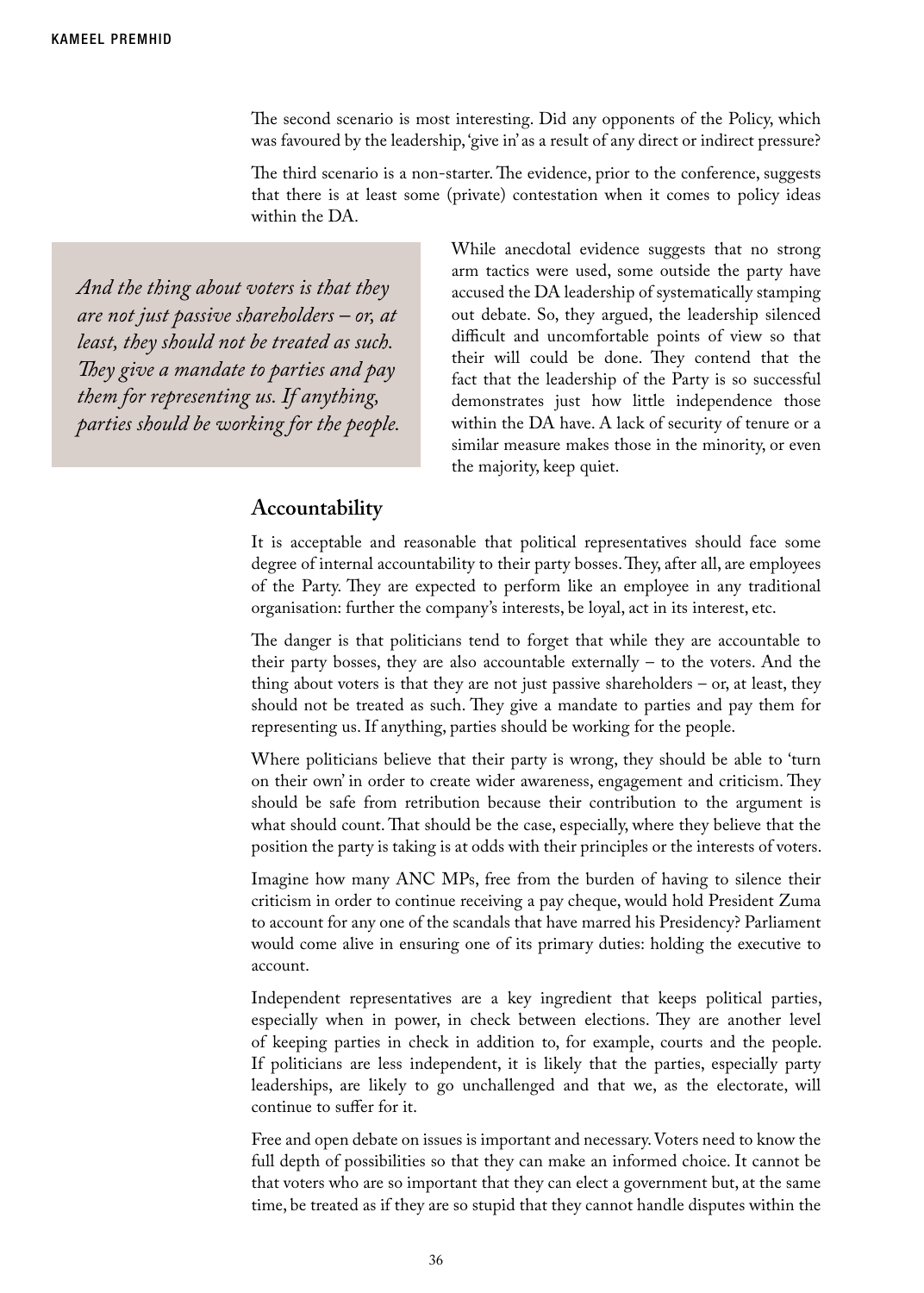Party. The fact that leaders continue to be fixated on members holding the party line is incredible. Dissent may be more in the interest of voters that alleged unity.

Political reporting deserves some of the blame. Whenever differences are detected, political reporters are quick to publicise them and they are often quick to blow them out of proportion. Sensible policy differences are taken to mean a variety of things, none of which need necessarily be true. They are reported as being a sign of division, a sign of a prospective leadership challenge, a breakdown in the personal relationship between the leaders concerned, political weakness, ill-discipline, incoherence and so on.

That is not to say that where there is a difference, these things are not present. They may be. But to frame policy difference in these terms all the time means that the ability to discuss policy in a sensible manner, and disagree, becomes a zero-sum game: the more united we look, the less room there is for independence. The narrative is diabolical because it means that the ways in which parties are reported on, incentivises them to never see healthy disagreement as a good thing.

The DA's stance on economic redress is again a good example. The media have widely reported that this represented a personal schism between Helen Zille and Lindiwe Mazibuko (and a few other black leaders, the so-called 'black caucus'). Whether this is

*Irrespective of who is to blame though, we voters come off second best. We never get arguments and policy matched against each other. We never get (difficult) judgments made on those terms. What we get are easy judgments on transient personalities while the long-term implications of policy choices are ignored. This can only be bad for South Africa.*

true or not, it illustrates the problem with our reportage: an alleged difference between people based on sensible arguments was taken to mean that the DA was tearing itself apart. Depending on whom you read would determine the rate of hyperbole. And all the while, the merits of the supposed disagreement were never substantively engaged with. Nor was any analysis made about the dichotomous positions. The reporting focused on the personalities and so any policy debate was immediately hijacked by issues of leadership, ambition and intrigue.

These types of differences are not unique to the DA. But political opponents and political reports too often engage in this kind of forced choice between disagreement and unity. This actively deters independence from being a regular feature of our politics.

# **Independence**

Political leaders are caught in a damned-if-you-do-damned-if-you-don't paradox: if disagreement exists then they are weak but if they try to force unanimity, then they are ruthless. This unfortunate and unnecessary position may be more indicative of the lack of maturity on the part of those who write of our politics. Irrespective of who is to blame though, we voters come off second best. We never get arguments and policy matched against each other. We never get (difficult) judgments made on those terms. What we get are easy judgments on transient personalities while the long-term implications of policy choices are ignored. This can only be bad for South Africa.

As a maturing democracy, South Africa has very difficult decisions to make. This is made even trickier in our case because of the long-lasting effects of colonialism and